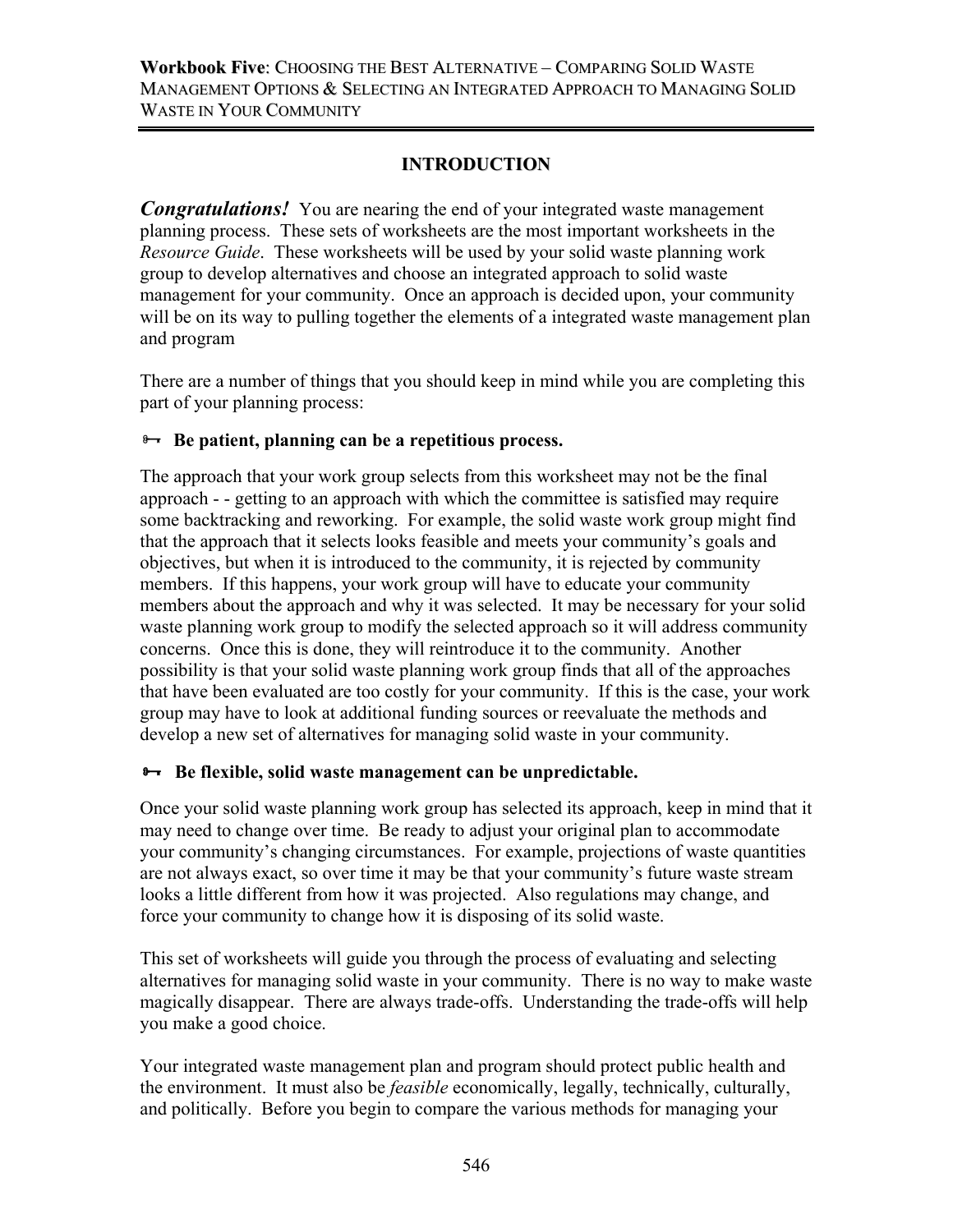community's solid waste and develop possible management alternatives, your work group should establish "criteria" that they will use to judge and compare alternatives.

# *What Are Your Alternatives for Disposal of Your Community's Solid Waste?*

Now that you have explored the feasibility of the various methods of solid waste management disposal, it is time for you to determine which methods would be most suitable for your community. At a minimum you need your community should have a landfill that meets state standards for a landfill. If your community is presently using a dump or your landfill is substandard, then you should include plan for how your community can close your dump or old landfill and build a new one that will meet state standards. Along with your landfill, your solid waste work group should take time to develop various alternatives and consider other methods of solid waste management for your community that will also be included in your community's integrated waste management plan and become part of your community's solid waste management program. Various alternatives you might think about are:

- Using a burn box, or incinerator if affordable, and existing dump or landfill along with a community recycling program
- Constructing a Class III landfill with appropriate protection features and using a burn box or incinerator to reduce quantity of waste going to the landfill
- Using an existing dump or landfill with a community recycle and reuse program
- Using a burn box or incinerator and shipping out ash and unburnable waste along with recycling and waste reduction.
- Using any of the above options with other solid waste management practices

There are a number of things for your solid waste work group to keep in mine while they complete this part of your solid waste planning process:

# $\rightarrow$  **Decide on how you will select the best alternatives for your community.**

There are different ways to make your selection, including by consensus and by vote. Alternatives can be scored based on how well they meet criteria, and then the alternative with the best score is selected. Criteria can be prioritized to award more points for the more important criteria. Your work group does not have to use charts and scores to choose or justify its choices for the integrated waste management plan. They should select what works best for them. The important thing is to consider and compare how well each alternative and approach meets your community's needs. Included in this workbook is a set of worksheets that can be used to evaluate different approaches and alternatives for purposes of selecting one for inclusion your the integrated waste management plan.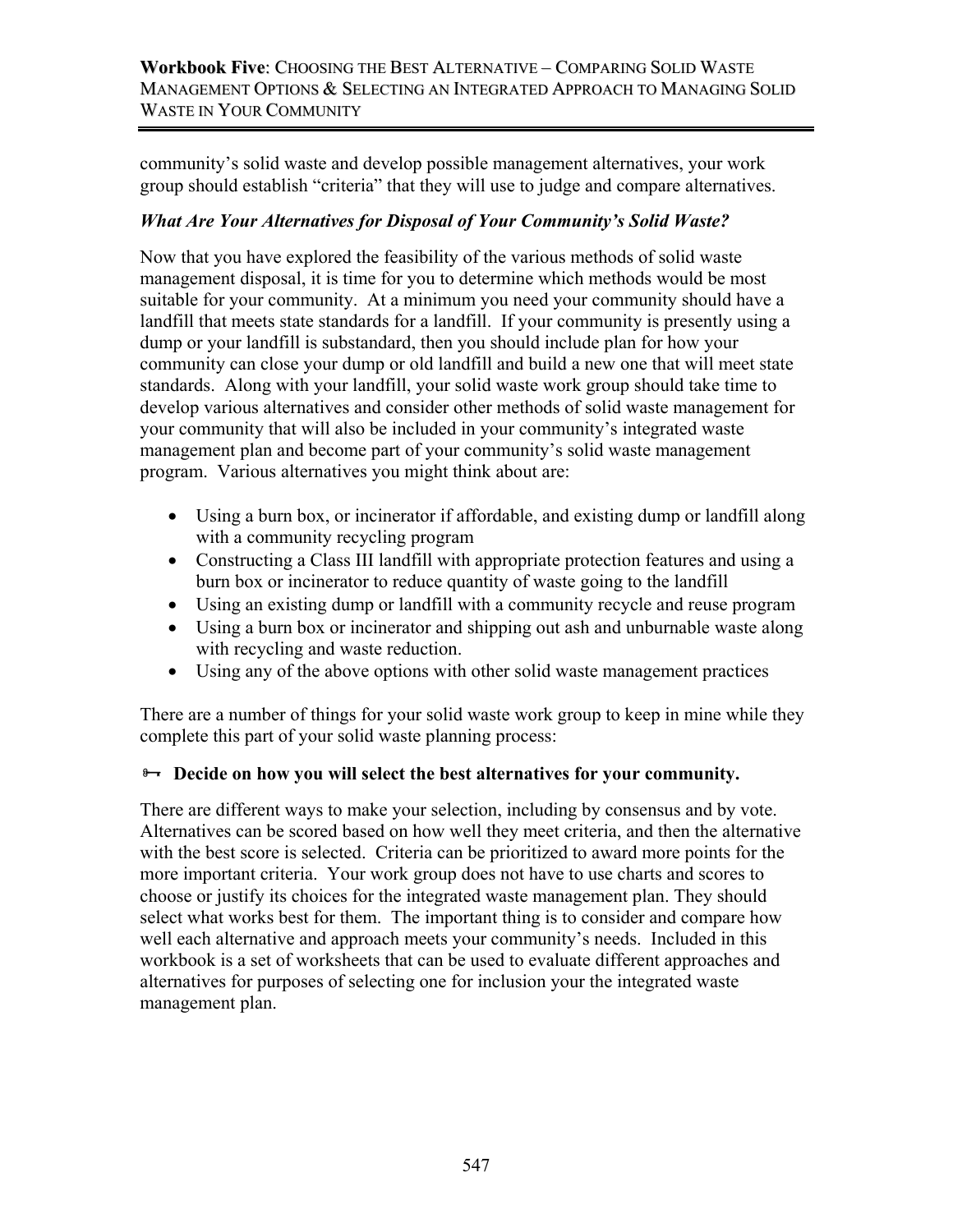### ³ **Evaluate Alternatives**

You may want to have someone with experience or a technical background review each alternative to give more detail about how it would work in your community. The work group and the community as a whole should list criteria they want to use to evaluate the alternatives. The information that is developed should help community residents and leaders select something that works for the community.

### **How can you evaluate and compare alternatives?**

*The best way to compare methods and alternatives is to see them.* 

- **Look at Photographs**
- Watch Videos
- Visit Proposed Project Locations
- Review Brochures and Information on Equipment and Similar Projects
- Visit Projects in Other Communities

## **Criteria for Evaluating Alternatives**

Listed below are a number of characteristics that your work group may want to take into account when evaluating alternatives. Different factors are important to different communities, and more or different information may be required for your work group to make a decision on its preferred alternative.

- **Community Input.** Does the alternative do what the community wanted (look back at your goals from Step 1)? For example, does your proposed landfill site avoid areas that are important to the community, like the airport or a berry picking area?
- **Forecasts and Vision**. Will the alternative work in the future and is it based on the community vision developed earlier in your planning process? For example, will the alternative promote waste reduction if part of your community vision is a cleaner community in the future?
- **Community Function**. Does the alternative work considering the community's landfill condition or collection system? For example, does the alternative require closing the existing dump and then building a new landfill?
- **Effects on Local Residents and Businesses**. Will people and businesses be willing to pay what it will cost to run a landfill or collection system? For example, how much will it cost each household for garbage pick up at their home? How will it affect current lifestyles?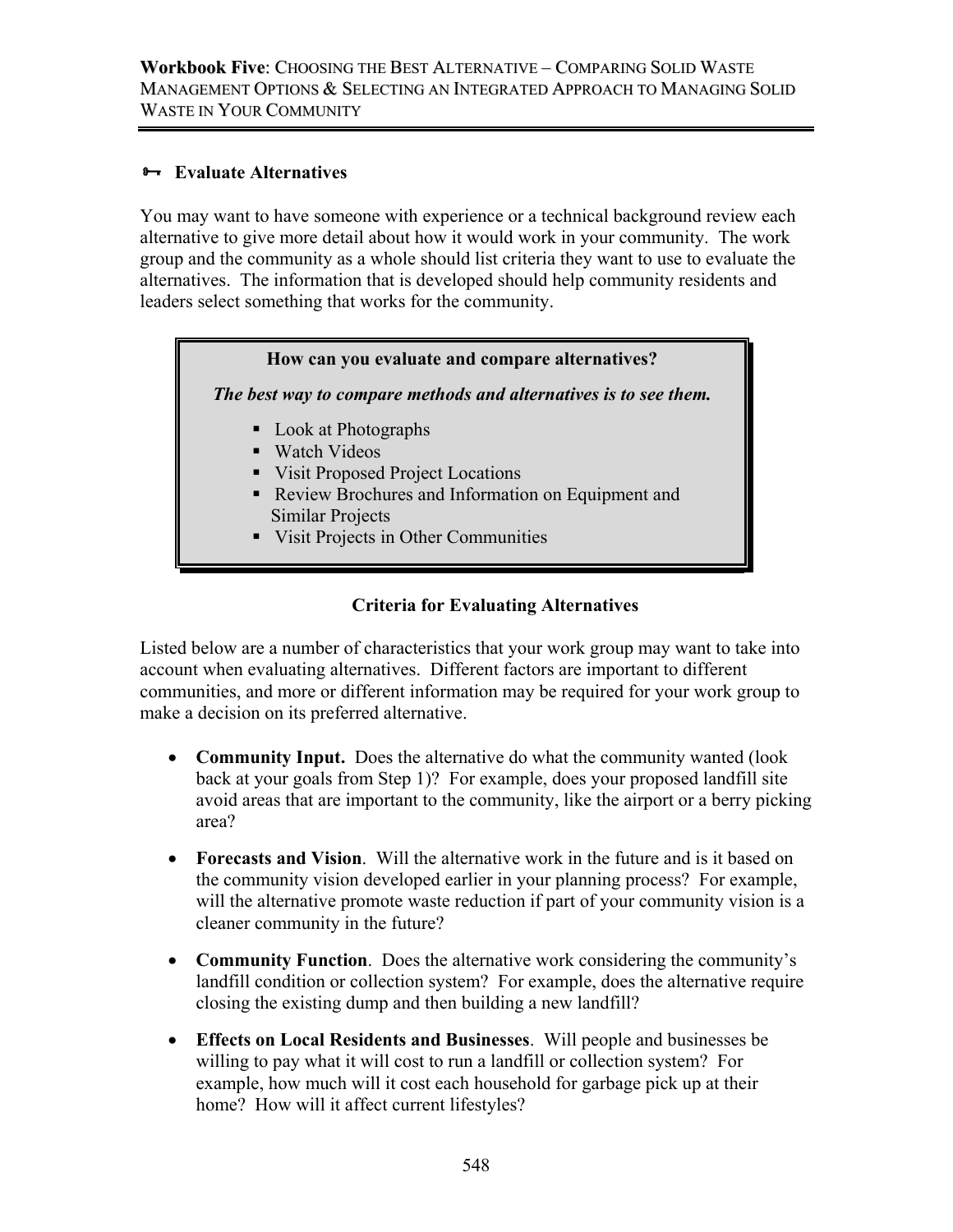- **Experience of Other Communities**. Has this kind of alternative worked well in other communities? Look at other community's solid waste management practices either by visiting or talking to them on the phone. If a particular practice was not successful in another community similar to yours, it may not work in yours either.
- **Community Capacity.** Think about how your community would operate and maintain each alternative. What kinds of management does the alternative require? Consider the reliability of your work force, special training and equipment needs, and the willingness of local residents to undertake an activity or pay for a service.

## <del> $\rightarrow$  **Make sure the alternative your solid waste work selects fits into your**</del> **community's community goals and other plans.**

This will help ensure that your community selects an alternative that makes sense for your community and that will be accepted by local residents and businesses. If it is compatible with other plans and activities, it may be easier to get funding because you can show agencies you are using a comprehensive approach to addressing community issues and problems. Many grant programs require a community plan, and most agencies award grants to communities that have a community plan. Your integrated waste management plan can become an important part of your community plan.

Your solid waste work group should develop a list of alternatives in their order of suitability for your community. This list and background information on each alternative should be presented to community members so that they can provide their input on each alternative. This will help ensure and confirm that your solid waste work group has selected the most appropriate methods of waste disposal for your community. It is important that your community does not rush into making a decision just to meet a funding deadline. Instead, your community should look over each alternative, weigh it against established criteria and the other alternatives, and than make a choice. Selection of your preferred alternative should be based on:

- Acceptability to community members;
- Feasibility;
- Capability to implement selected alternative; and
- Ability to meet other criteria important to your community

To get a decision that everybody can live with, you must give everybody a chance to say what he or she thinks about the alternatives. Present each of the alternatives with a description of how well it meets criteria established for your community. To make a good decision, local residents and community leaders must fully understand the pros and cons of each alternative before selecting one.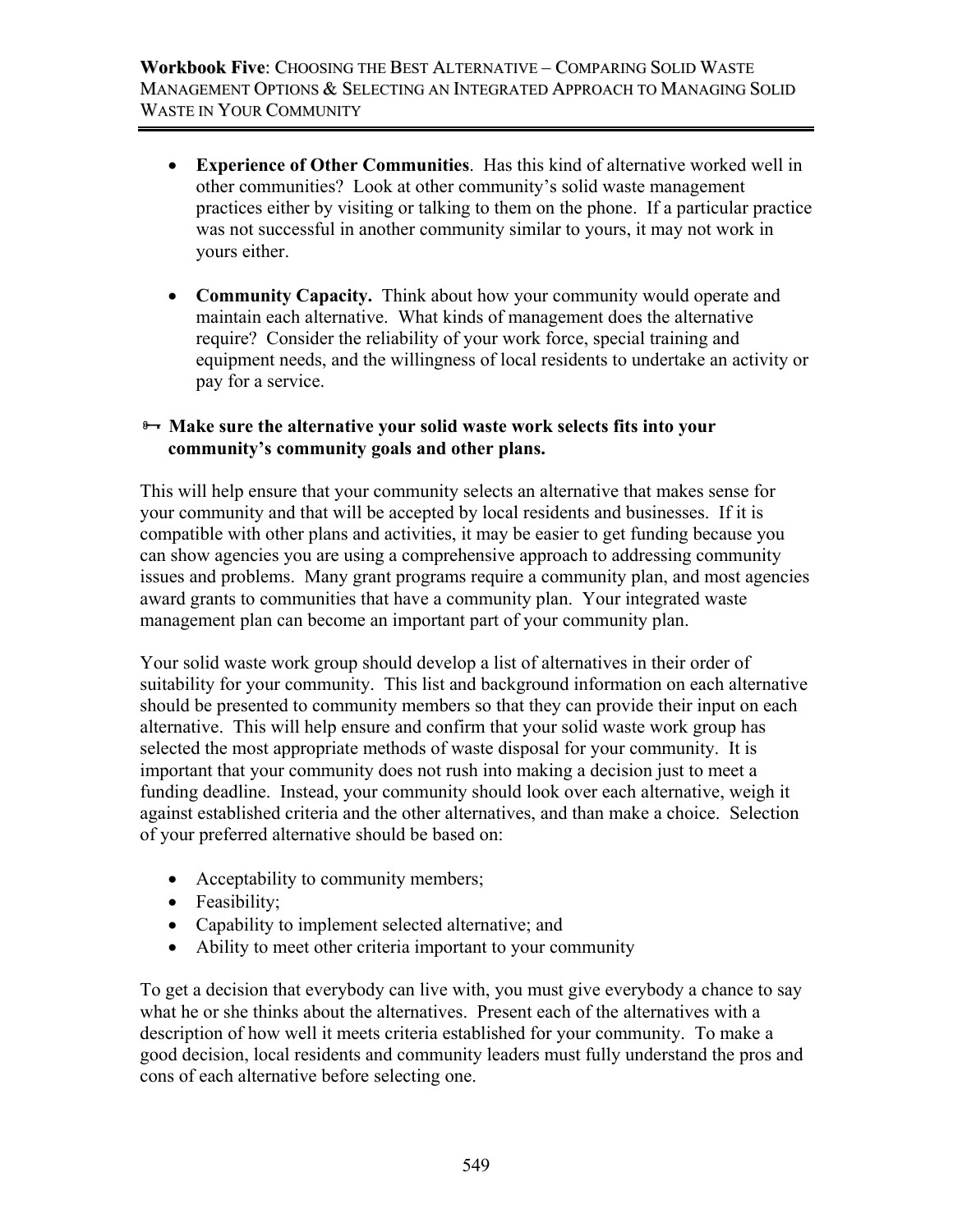| <b>ARE YOU READY TO MOVE ON?</b>                                                                                                                                                                                                                                                                                                                                                                                                                    |
|-----------------------------------------------------------------------------------------------------------------------------------------------------------------------------------------------------------------------------------------------------------------------------------------------------------------------------------------------------------------------------------------------------------------------------------------------------|
| Did your solid waste work group consult your community<br>members to come up with a wide range of alternatives?                                                                                                                                                                                                                                                                                                                                     |
| Did you work solid waste group determine which alternatives<br>meet your community goals, fits well with the community vision,<br>and will serve your community for years to come?                                                                                                                                                                                                                                                                  |
| Did your solid waste work group consult with other communities<br>to see how well the alternatives would work in your community?                                                                                                                                                                                                                                                                                                                    |
| Does your work group have a list of alternatives that they have<br>described in detail and are ready to present them to community<br>members for their input?                                                                                                                                                                                                                                                                                       |
| Is your work group sure community residents understand each<br>alternatives?                                                                                                                                                                                                                                                                                                                                                                        |
| Is your community ready to choose a preferred alternative?                                                                                                                                                                                                                                                                                                                                                                                          |
| Did your solid waste work group and community members select<br>a preferred alternative?                                                                                                                                                                                                                                                                                                                                                            |
| If you answered yes to these questions, you are ready to move on<br>and begin preparing your integrated waste management plan based<br>on the alternative(s) you have selected for managing waste in your<br>community.                                                                                                                                                                                                                             |
| If you answered no to any of the questions, go back and try to<br>complete the step. You should take whatever action is needed to<br>complete that step.                                                                                                                                                                                                                                                                                            |
| If you cannot complete the step, do not stop your planning process.<br>You can still go on and begin starting on developing your integrated<br>waste management plan. However, you should select those methods<br>you want to use in your community to manage solid waste. Until you<br>have an idea of what you want to do, it is very difficult to develop<br>and prepare a plan for how you will do it and achieve your goals<br>and objectives. |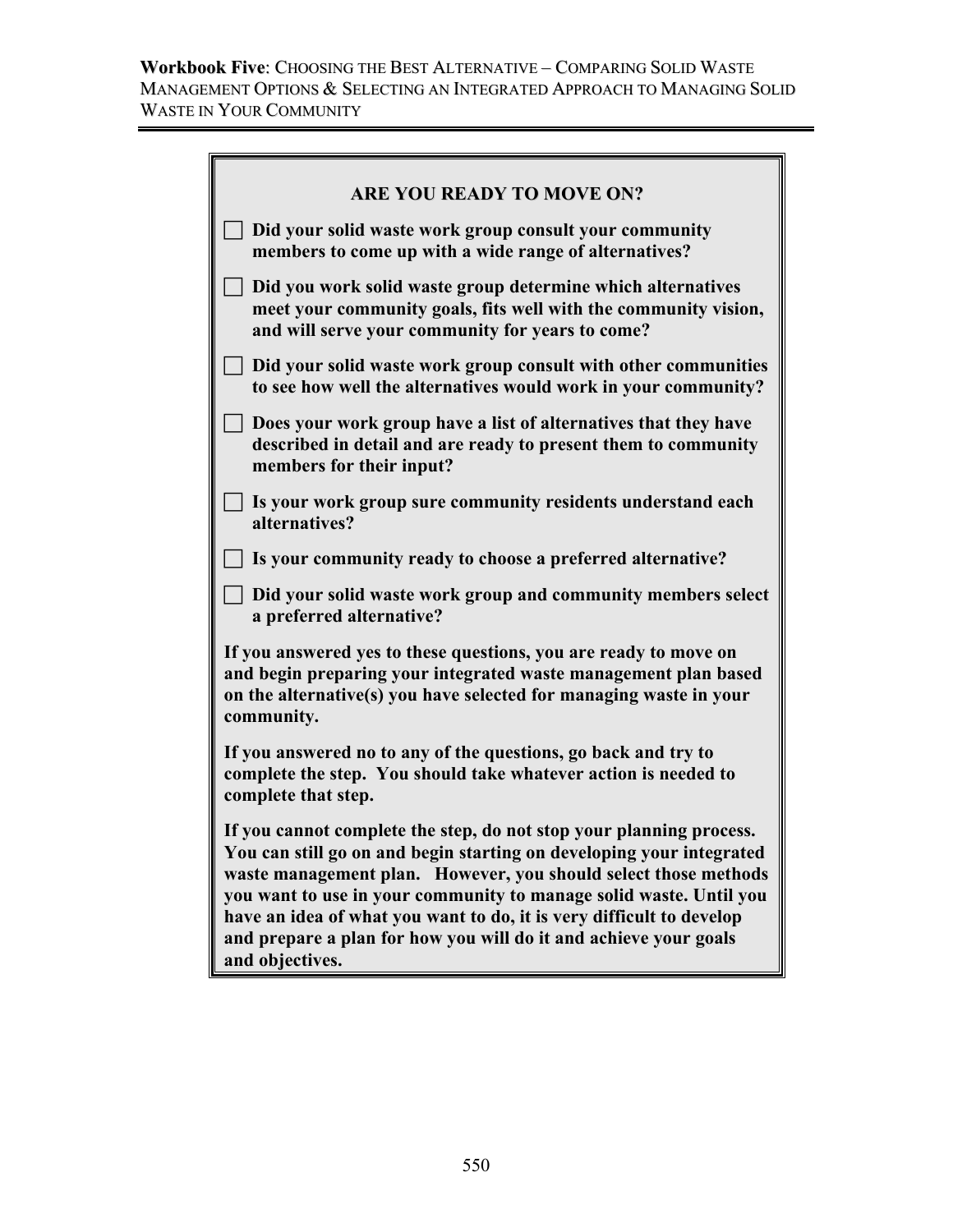The following worksheets are designed to guide your solid waste work group through the evaluation process for selecting a preferred alternative. Only your community can make the decisions that are best for them. Because every community is different, there is no set formula into which your work group can plug the information gathered, and come out with the perfect plan. As your work group completes these worksheets they will consider each method of solid waste disposal and determine its pros and cons as it applies to your community. Once they have considered the various methods of solid waste disposal that they explored in Workbook Four, they will then select the final alternatives for your community to consider including in its solid waste plan.

This set of worksheets will help you evaluate a number of combinations of the various methods that can be used by your community to dispose of various types of waste. You will be using these worksheets to determine if a proposed waste management alternative is feasible based on your community's available resources and goals. The last step in this process is to choose an alternative that **BEST** meets the goals and resources of your community.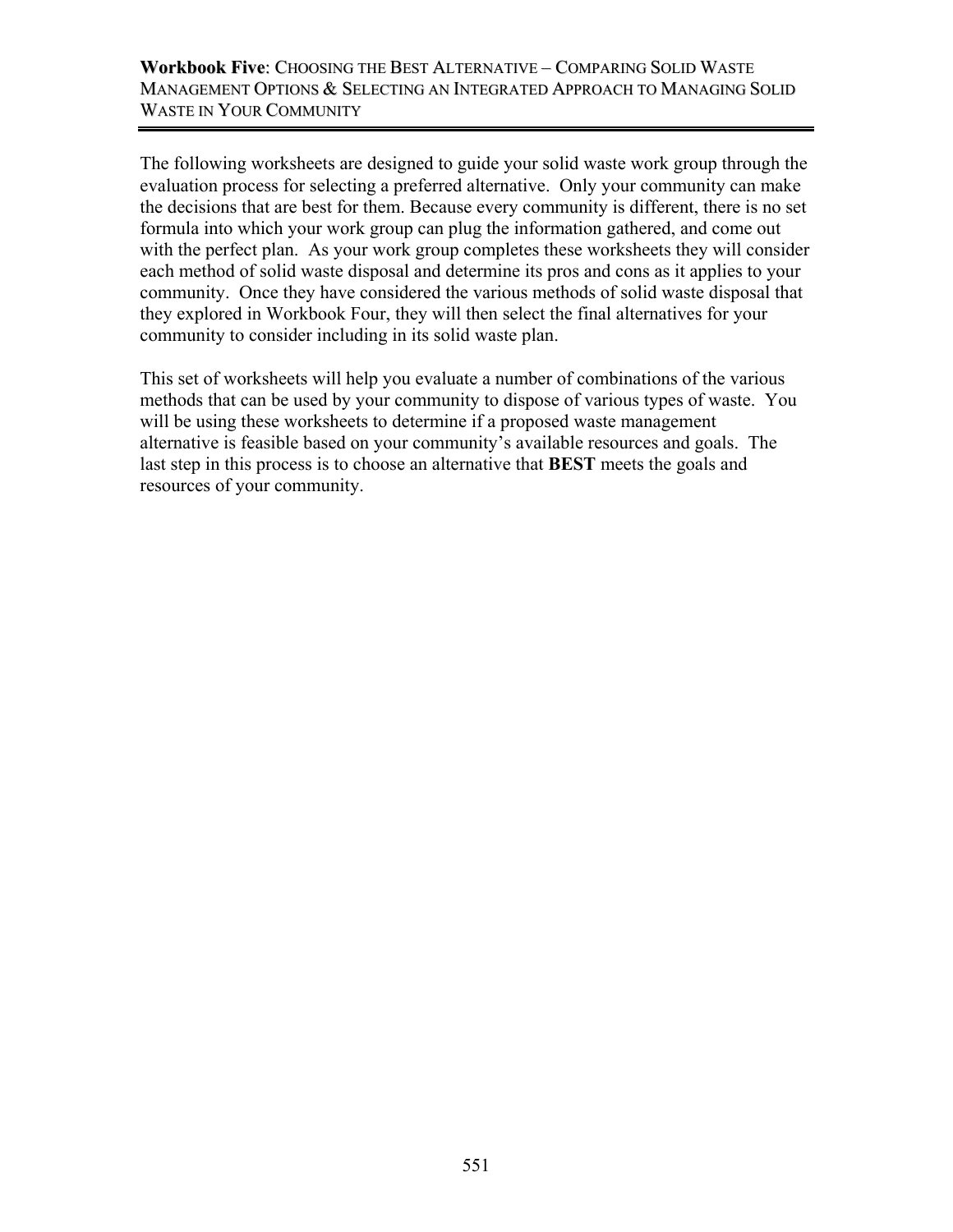## **WORKSHEET Set 1:**

# *EVALUATE ALTERNATIVES and SELECT AN INTEGRATED WASTE MANAGEMENT SYSTEM FOR YOUR COMMUNITY*

 **Now that you have just explored a substantial list of solid waste management methods, it is time to make some preliminary decisions. This set of worksheets will help you look at a number of possible combinations of solid waste management alternatives, each of which is made up of different combinations of the methods that you explored in Worksheets 1 – 6 of Workbook Four. It is up to you and your solid waste planning work group to consider combinations that are made up of methods that you determined were both feasible and appropriate for your community. Once you have identified those methods that will work best for your community, this set of worksheets will help you to do the following:** 

- **Evaluate each combination to determine which are:** 
	- **-- Cost effective; and**
	- **-- Consistent with your community's goals and objectives;**
- **Select an approach that will be included in your solid waste management plan as your integrated solid waste management program.**

Worksheet 1 will allow you to evaluate solid waste alternatives that are made up of different combinations of the methods that you explored in the previous six worksheets found in Workbook Four. The framework you use to evaluate each of your alternatives is the same but you will determine which specific methods to include in your alternatives based on their feasibility to your community.

You should note that you would include both an alternative for a community collection system (see Box "A" in Diagram A for various options) and landfill disposal (see Box "B" for various options) in each of your alternatives. Regardless of which of your alternatives you select it should include both a system for collecting waste in your community and disposing of it at landfill. Any integrated solid waste management approach includes both of these elements of solid waste management.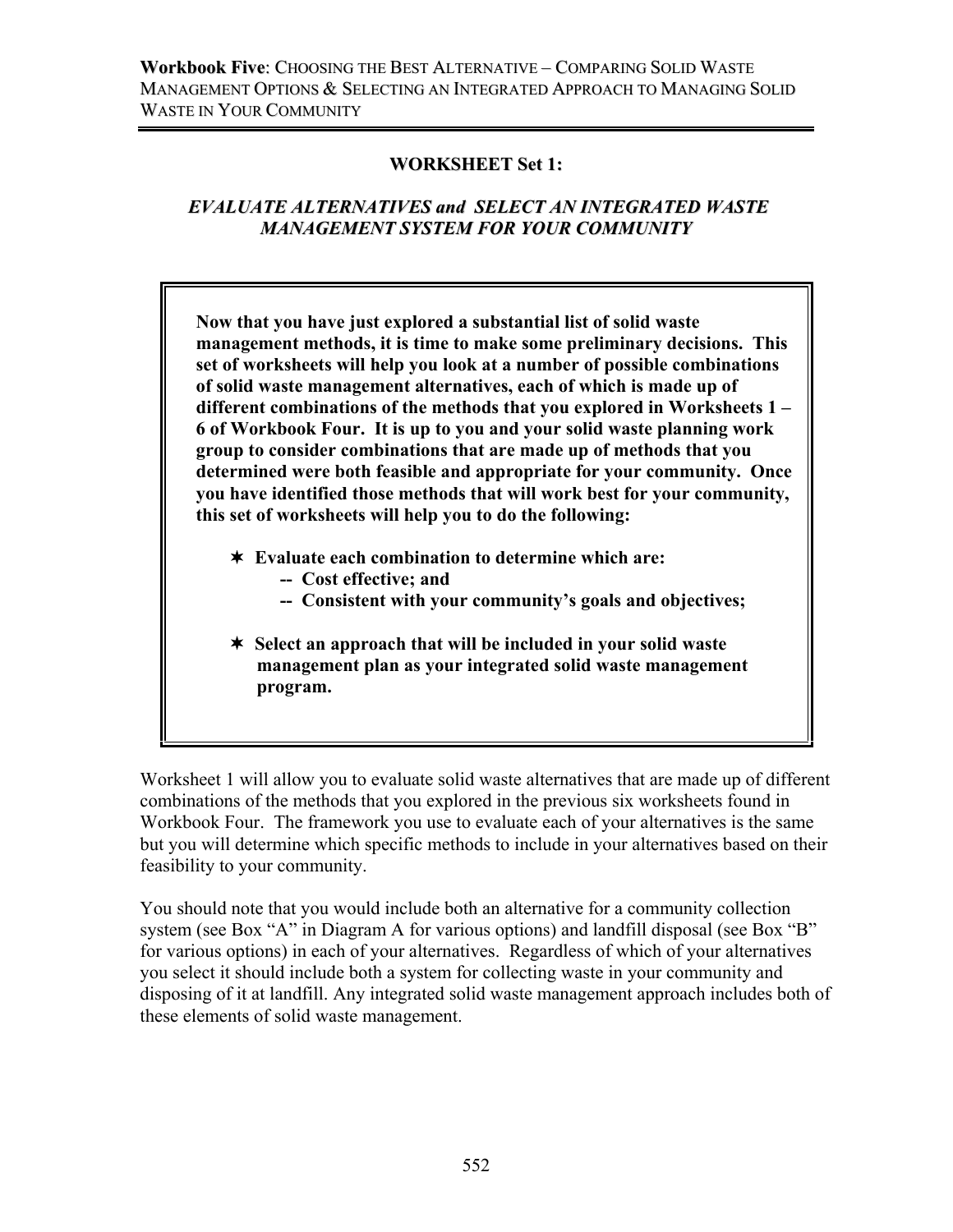

#### **FRAMEWORK FOR AN INTEGRATED SOLID WASTE MANAGEMENT SYSTEM**



As you are evaluating your alternatives, be sure to include some form of collection and landfilling in your integrated waste management plan. You should also consider how you can incorporate source reduction, recycling, composting and waste combustion into your plan so that you have an integrated solid waste management system for your community.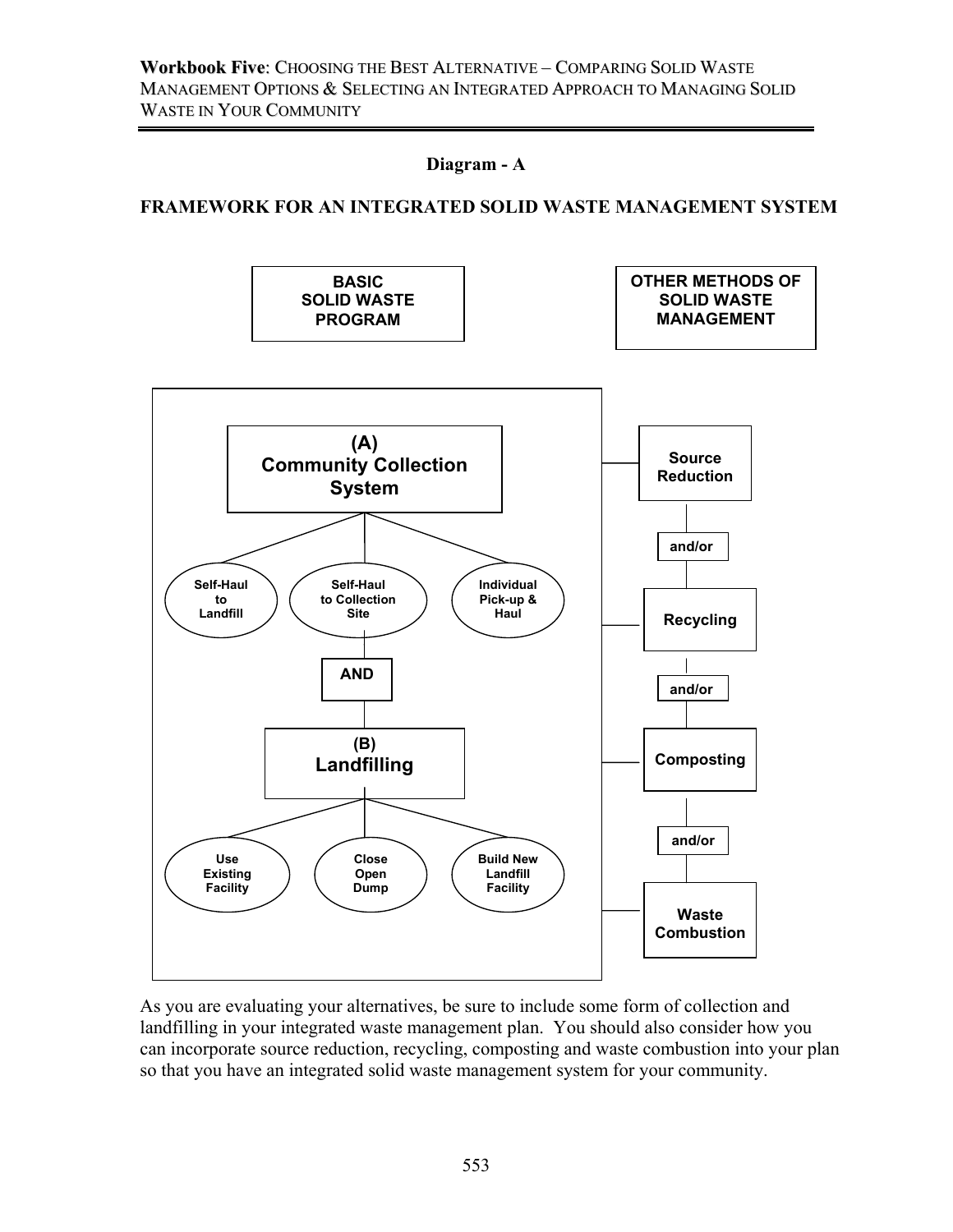You should also consider including source reduction, recycling, composting and waste combustion in your alternatives. However, inclusion of any of these methods is discretionary. It is up to you to decide if including them in your integrated waste management plan and program will be beneficial and affordable.

Keep in mind that evaluating your alternatives is not an exact science. As you combine different methods, the resources required for each alternative will change (they may increase or decrease). Evaluate these changes carefully, using the cost and resource information that you previously gathered in Workbook Four to help you with your decision-making process.

This worksheet involves completing charts that you will then use to evaluate each of your alternatives. Before you start, make several copies of Form \_\_\_ found on the next page. For each alternative you are considering, complete a form and follow the "key steps" listed below. The summary page at the end of the worksheet will help you summarize the alternatives that you evaluated, and discuss why you selected a particular alternative.

# **KEY STEPS**

Complete a form for each combination of methods you are considering for your community. If you haven't done so already, make several copies of Form so you will have a form for each alternative you are considering for your community's integrated waste management plan. These will become your alternatives from which you will select a preferred alternative for inclusion in your integrated waste management plan. The alternatives you finally select for your community will be provide the foundation for establishing a solid waste program for your community.

- $\triangleright$  First, decide which "community collection system" are most feasible (refer to the summary pages of the Worksheet 1 on collection systems found in Workbook Four) for your community. Now, identify what you will do with respect to landfilling. Again, you should refer to those worksheets on landfilling and dump closure that you completed in Workbook Four. an alternative to be used for "landfilling" and then begin the evaluation. Now you are ready to begin evaluating your alternative.
- $\triangleright$  Next, decide on different combinations of the other waste management methods (source reduction, recycling, composting or waste combustion) you wish to consider for inclusion in your integrated waste management plan. If you are considering more than one combination of methods, then use a separate form for each combination. Any number of alternatives may be considered which use the various methods of solid waste management.
	- $→$  **At a minimum, you will complete a form(s) for each alternative you are considering for your community collection system and landfilling options. Other methods of solid waste management, despite their value to reducing the volume of waste going into your landfill and other benefits, are discretionary. It is up to you to decide if including them in your integrated waste management plan and program will be beneficial and affordable to your community.**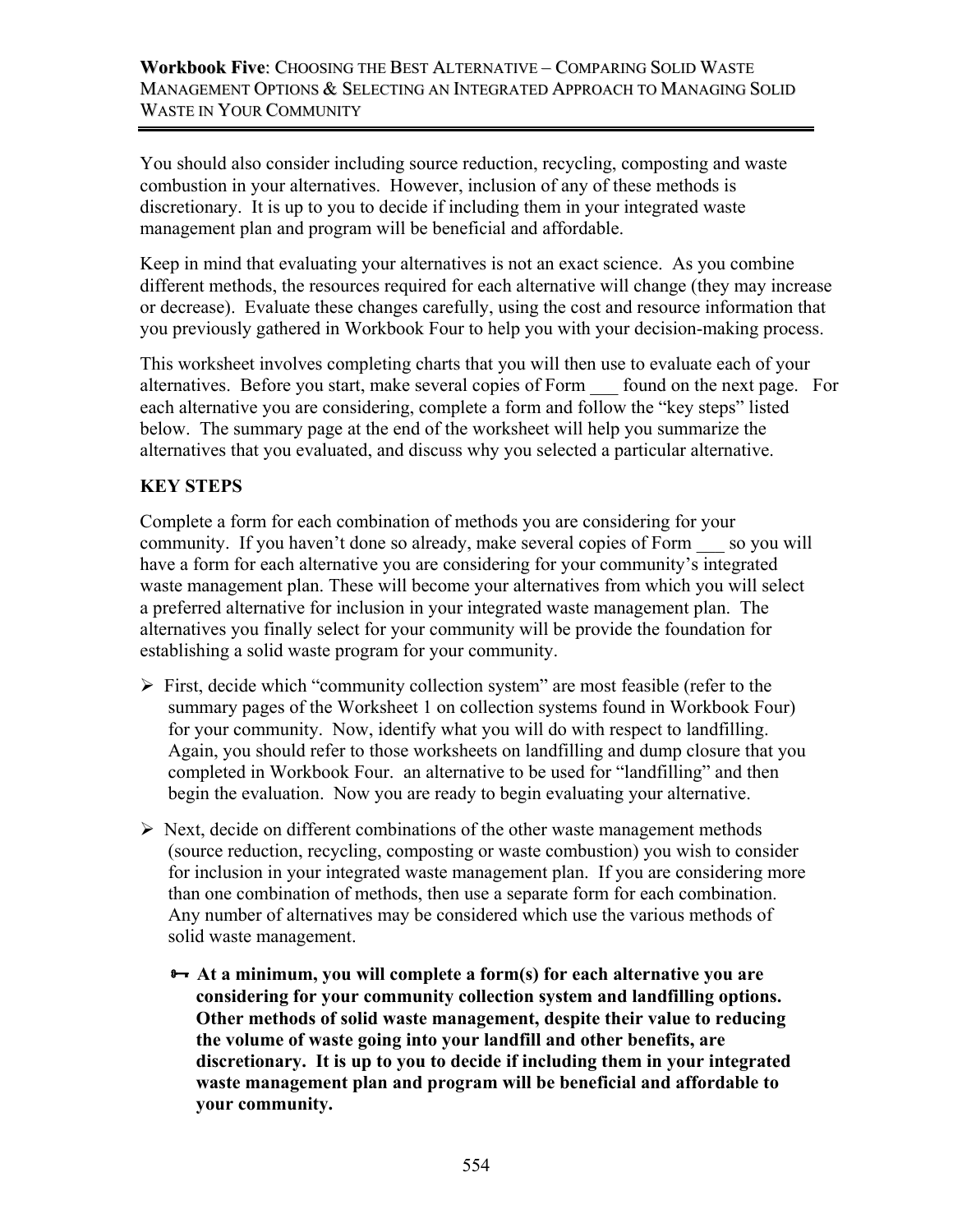$\triangleright$  Once you have identified the alternatives you wish to consider, list in the appropriate columns the capital and operating costs that were estimated for each waste management method. (Refer to your worksheets in Workbook Four for cost information). Add up your capital costs and operating costs of each alternative. Compare the totals with your community's budget for establishing a solid waste program. If the alternative's total costs match or are less than the budget, check  $(\checkmark)$ "yes" in the box that says "Meets budget". If the costs are greater than the budget, check  $(\checkmark)$  "no", and also put how much the costs exceed the budget.

### $\rightarrow$  **Keep in mind that source reduction, recycling, and composting can reduce the quantity of the community's waste stream, and as a result may lower your costs associated with landfilling.**

- $\triangleright$  Next, go back and look at the goals and objectives that your community set for solid waste management in your community. If the alternative meets these goals and objectives, check  $(\checkmark)$  "yes" in the box that says, "Meets goals and objectives". If not, check  $(\checkmark)$  "no" and briefly explain which goals or objectives it does not meet.
- $\triangleright$  Now, on your form write down all the pros and cons that you can think of for this particular alternative. For example:

| <b>Pros</b>                    | Cons                                                                    |
|--------------------------------|-------------------------------------------------------------------------|
| Meets yearly operating budget. | Exceeds budget for establishing our<br>community's program by \$50,000. |
| Meets goals.                   |                                                                         |

 $\triangleright$  Once you have completed identifying the pros and cons for an alternative, move on and evaluate your next alternative. Go through this process and complete a form for each of your proposed alternatives. You should evaluate at least two different alternatives for your community before making your final choice.

### **Selecting Your Preferred Alternative**

There are different ways to choose your preferred alternative, including by consensus your solid waste planning work group or by having work group members vote for a preferred alternative. You may also choose to have your community members choose the preferred alternative. Another method, which does not involve voting, is to score your alternatives and rate them on how well they meet specific criteria your work group establishes. The alternative with the best score is the one that is then chosen for inclusion in your integrated waste management plan. Criteria can be prioritized to award more points for more important criteria.

You don't have to use charts or points and scores to choose or justify your plan. The important thing is to consider and compare how well each alternative meets your community's needs. Once you have selected your approach, then you will describe it in your integrated waste management plan.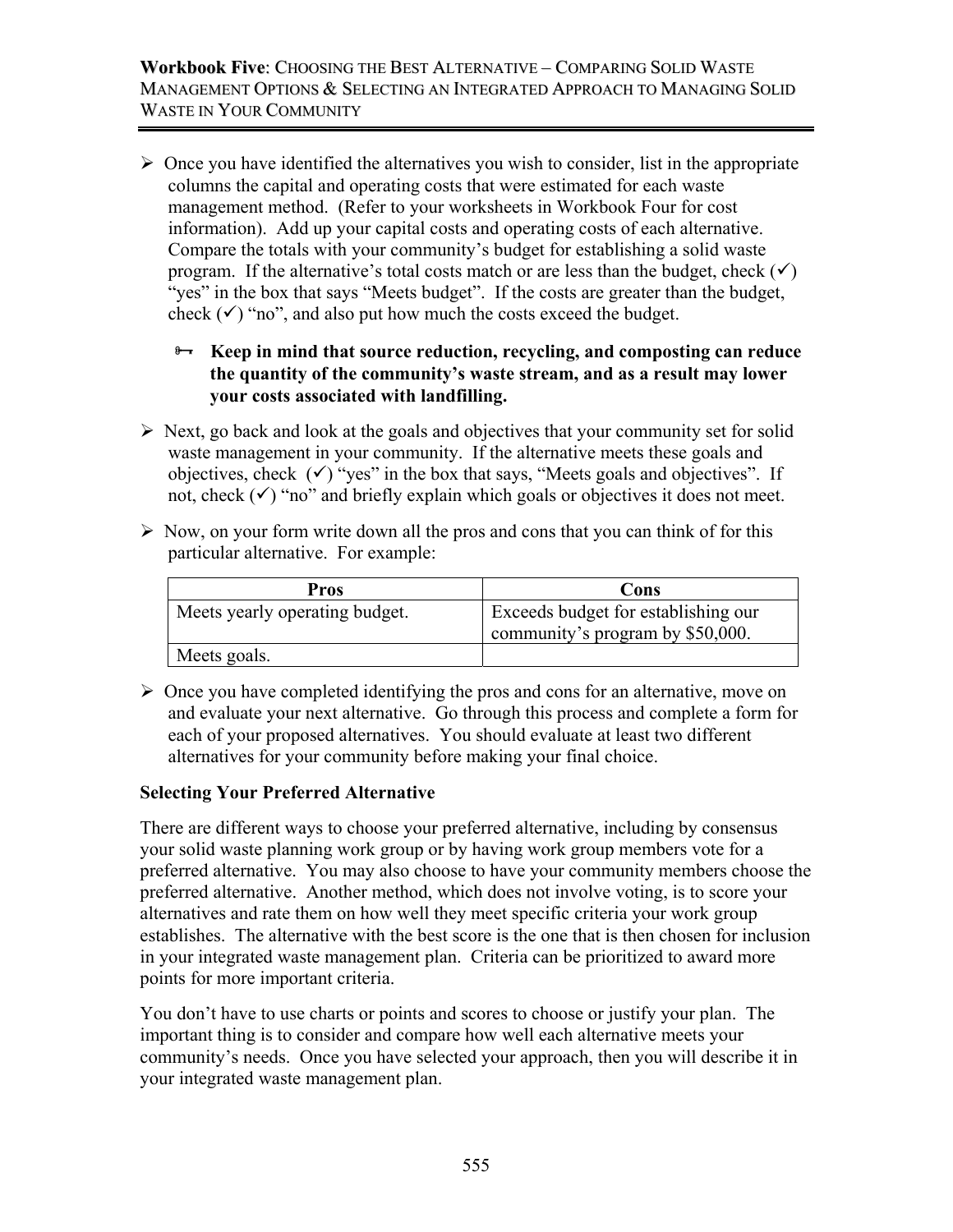#### **Form 1**

#### **EVALUATION FORM FOR PROPOSED WASTE MANAGEMENT ALTERNATIVES**

### **ALTERNATIVES**

 $\Gamma$ 

1. Complete the table below for each alternative that your are considering. For cost information, refer to Worksheets 1 through 6 that you completed in Workbook Four. Include information for only those waste management methods that you are considering as part of your alternative. For example, if you are not considering composting as part of your alternative, then do not include any cost information about composting.

 $\overline{\phantom{a}}$ 

| <b>Combined Costs for Selected Solid Waste Management Methods</b> |                                                                                         |                           |                             |                                             |  |
|-------------------------------------------------------------------|-----------------------------------------------------------------------------------------|---------------------------|-----------------------------|---------------------------------------------|--|
| <b>Waste Management</b><br><b>Method</b>                          | <b>Included</b> in<br>Alternative (V<br>if included, leave<br>blank if not<br>included) | Capital<br>Cost \$<br>(a) | Operating<br>Cost \$<br>(b) | <b>Total</b><br>Cost \$<br>$(a + b)$        |  |
| (A) Community<br><b>Collection System</b><br>(specify type):      |                                                                                         |                           |                             |                                             |  |
| (B) Landfilling                                                   |                                                                                         |                           |                             |                                             |  |
| 1. Use Existing Dump<br>or Landfill                               |                                                                                         |                           |                             |                                             |  |
| 2. Close Open Dump                                                |                                                                                         |                           |                             |                                             |  |
| 3. Build New Landfill                                             |                                                                                         |                           |                             |                                             |  |
| <b>Other Methods of Solid</b><br><b>Waste Management:</b>         |                                                                                         |                           |                             |                                             |  |
| a. Source<br><b>Reduction</b>                                     |                                                                                         |                           |                             |                                             |  |
| b. Recycling                                                      |                                                                                         |                           |                             |                                             |  |
| c. Composting                                                     |                                                                                         |                           |                             |                                             |  |
| d. Waste<br><b>Combustion</b>                                     |                                                                                         |                           |                             |                                             |  |
|                                                                   |                                                                                         | \$<br><b>TOTAL</b>        | \$<br><b>TOTAL</b>          | $\mathbf S$<br><b>GRAND</b><br><b>TOTAL</b> |  |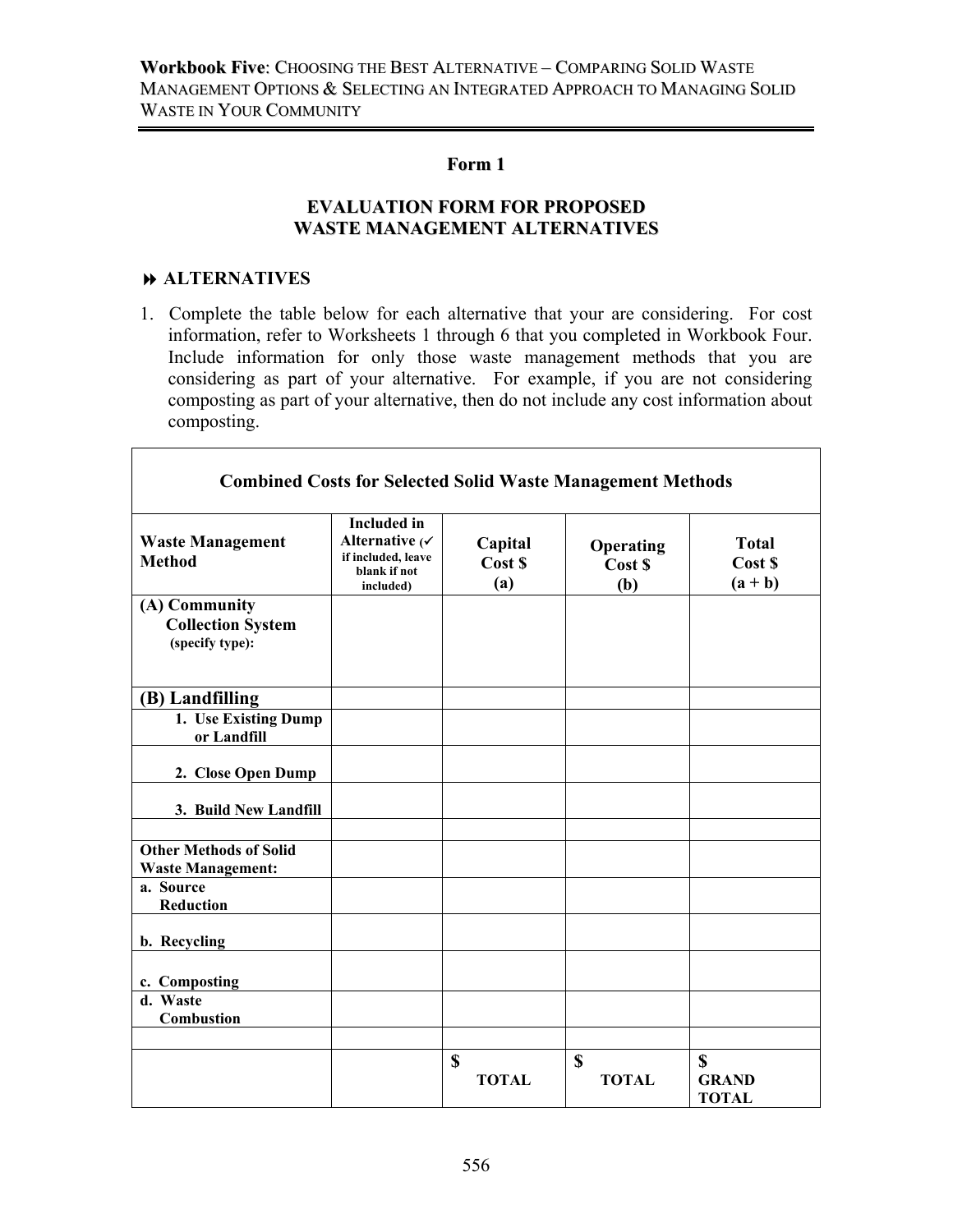| 2. Alternative $#$ ___ meets budget.                                                                                                                                                                                                                                                                                 |                                                                              |  |  |  |  |
|----------------------------------------------------------------------------------------------------------------------------------------------------------------------------------------------------------------------------------------------------------------------------------------------------------------------|------------------------------------------------------------------------------|--|--|--|--|
| Yes<br>N <sub>o</sub>                                                                                                                                                                                                                                                                                                |                                                                              |  |  |  |  |
| a. If no, how much over budget is it? $\$                                                                                                                                                                                                                                                                            |                                                                              |  |  |  |  |
|                                                                                                                                                                                                                                                                                                                      | b. What could your community need to do to make this alternative affordable? |  |  |  |  |
|                                                                                                                                                                                                                                                                                                                      |                                                                              |  |  |  |  |
|                                                                                                                                                                                                                                                                                                                      |                                                                              |  |  |  |  |
|                                                                                                                                                                                                                                                                                                                      |                                                                              |  |  |  |  |
| 3. Alternative $\#$ ____ meets your community's goals and objectives for solid waste<br>management?                                                                                                                                                                                                                  |                                                                              |  |  |  |  |
| Yes<br>N <sub>o</sub>                                                                                                                                                                                                                                                                                                |                                                                              |  |  |  |  |
| a. If no, briefly explain which goals or objectives it does not meet.                                                                                                                                                                                                                                                |                                                                              |  |  |  |  |
|                                                                                                                                                                                                                                                                                                                      |                                                                              |  |  |  |  |
|                                                                                                                                                                                                                                                                                                                      |                                                                              |  |  |  |  |
|                                                                                                                                                                                                                                                                                                                      |                                                                              |  |  |  |  |
| 4. Identify the "pros" and "cons" of associated with this alternative. This should include all<br>the good and bad things about using this alternative. Be sure to include any advantages or<br>disadvantages of implementing this alternative if it is selected as the preferred alternative<br>for your community. |                                                                              |  |  |  |  |
| <b>BENEFITS OF PROPOSED ALTERNATIVE</b>                                                                                                                                                                                                                                                                              |                                                                              |  |  |  |  |
| <b>Pros</b><br>(What are the advantages?)                                                                                                                                                                                                                                                                            | Cons<br>(What are the disadvantages?)                                        |  |  |  |  |
|                                                                                                                                                                                                                                                                                                                      |                                                                              |  |  |  |  |
|                                                                                                                                                                                                                                                                                                                      |                                                                              |  |  |  |  |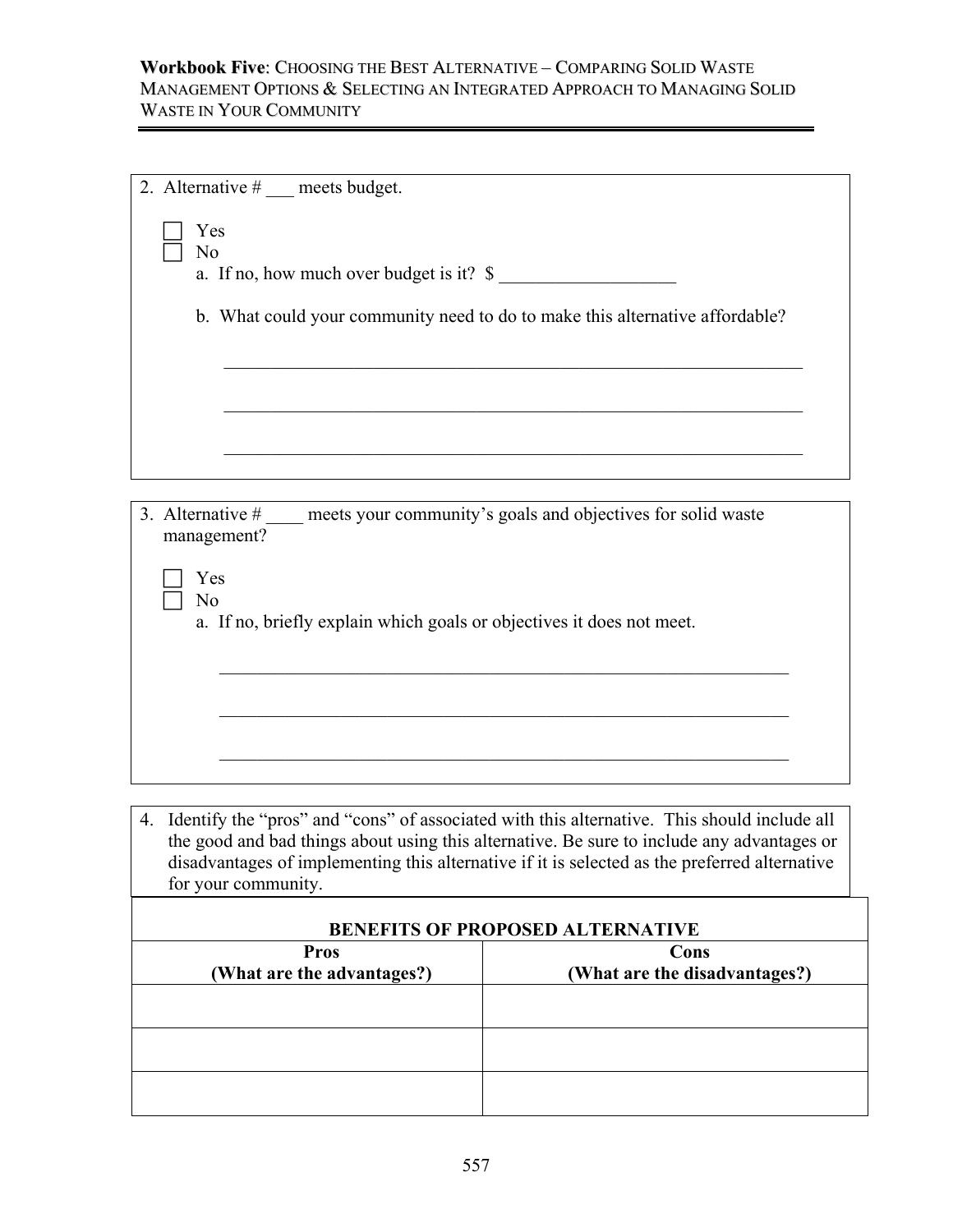### **WORKSHEET Set 2**

## *COMPARISON of PROPOSED ALTERNATIVES*

**Now that you have identified possible alternatives for managing solid waste in your community, it is time to compare your alternatives to one another and select the one that best meets the needs of your community. As part of your selection process, you might want to hold a community meeting so local residents and businesses can comment on your proposed alternatives. Community input will help ensure that you select an alternative that will be accepted and supported by your community members. To help you share information about each of your proposed alternatives you should complete the table below. This is a quick and easy way to show community members how the alternatives compare to each other.** 

| <b>Proposed</b><br><b>Alternative</b> | Capital<br>Cost \$<br>(a) | Operating<br>Cost \$<br>(b) | <b>Total</b><br>Cost \$<br>$(a + b)$ | <b>Meets</b><br>Proposed<br><b>Budget (Yes</b><br>or $No)$ | <b>Meets</b><br>Community<br>Goals &<br><b>Objectives</b> | <b>Technically</b><br>Feasible<br>(Yes or No) | <b>Pros</b><br>Outweigh<br><b>Cons</b> (Yes<br>or $No)$ |
|---------------------------------------|---------------------------|-----------------------------|--------------------------------------|------------------------------------------------------------|-----------------------------------------------------------|-----------------------------------------------|---------------------------------------------------------|
| <b>Alternative</b><br>#1              |                           |                             |                                      |                                                            |                                                           |                                               |                                                         |
| <b>Alternative</b><br>#2              |                           |                             |                                      |                                                            |                                                           |                                               |                                                         |
| <b>Alternative</b><br>#3              |                           |                             |                                      |                                                            |                                                           |                                               |                                                         |
| <b>Alternative</b><br>#4              |                           |                             |                                      |                                                            |                                                           |                                               |                                                         |
| <b>Alternative</b><br>#5              |                           |                             |                                      |                                                            |                                                           |                                               |                                                         |
|                                       |                           |                             |                                      |                                                            |                                                           |                                               |                                                         |
|                                       |                           |                             |                                      |                                                            |                                                           |                                               |                                                         |
|                                       |                           |                             |                                      |                                                            |                                                           |                                               |                                                         |

## **COMPARISON OF ALTERNATIVES**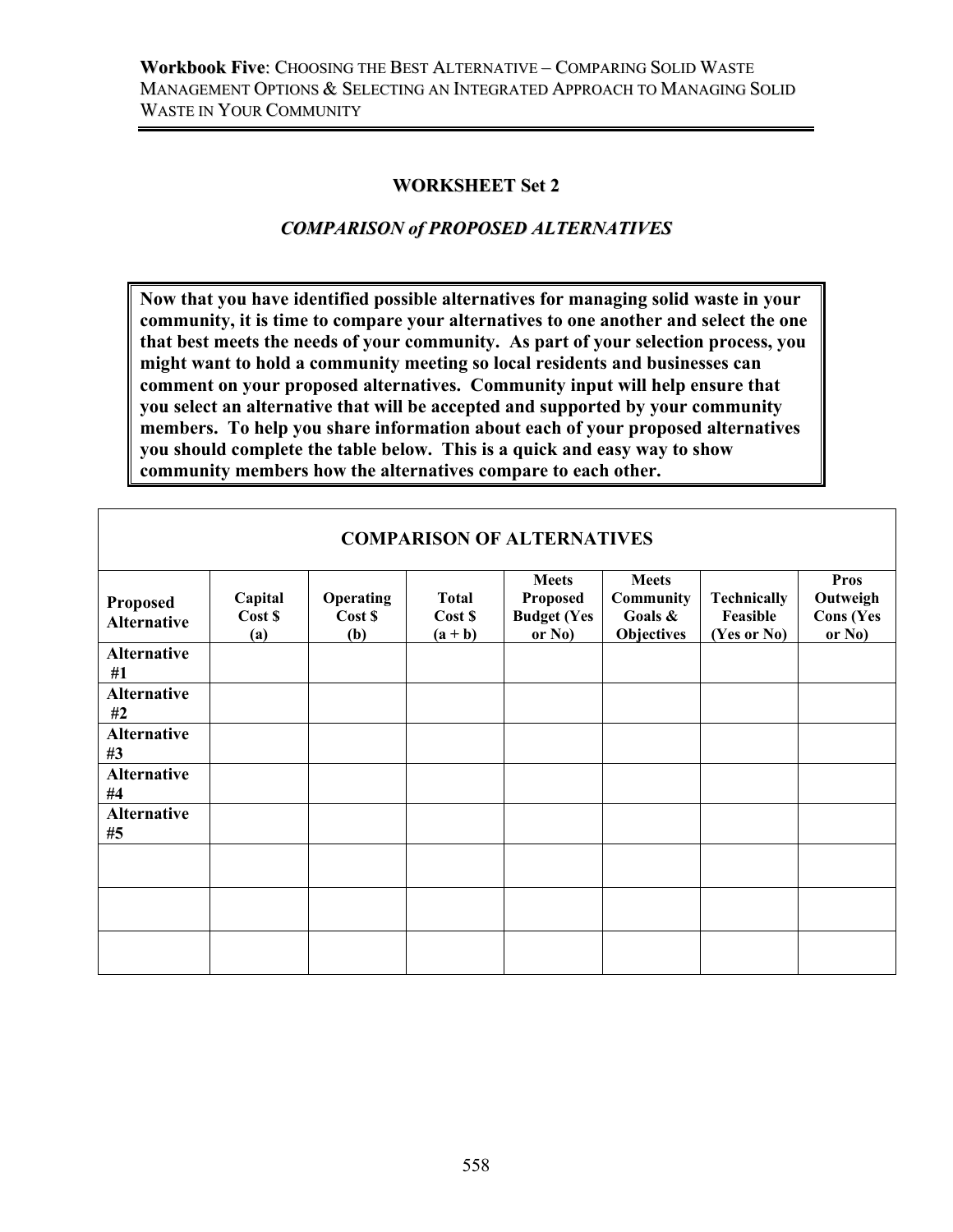For each of your proposed alternatives answer the following questions. This information will help you select the most suitable alternative for your community. You should answer these questions for each alternative that you are considering. You may want to make copies of the set of questions so you can use a separate set of questions for each alternative. It will be easier to compare your answers if you answer the following questions for each alternative.

1. Describe each of the alternatives that you are considering for your community.

2. Describe in general what you are trying to accomplish in each alternative.

3. What are the pros and cons of each alternative?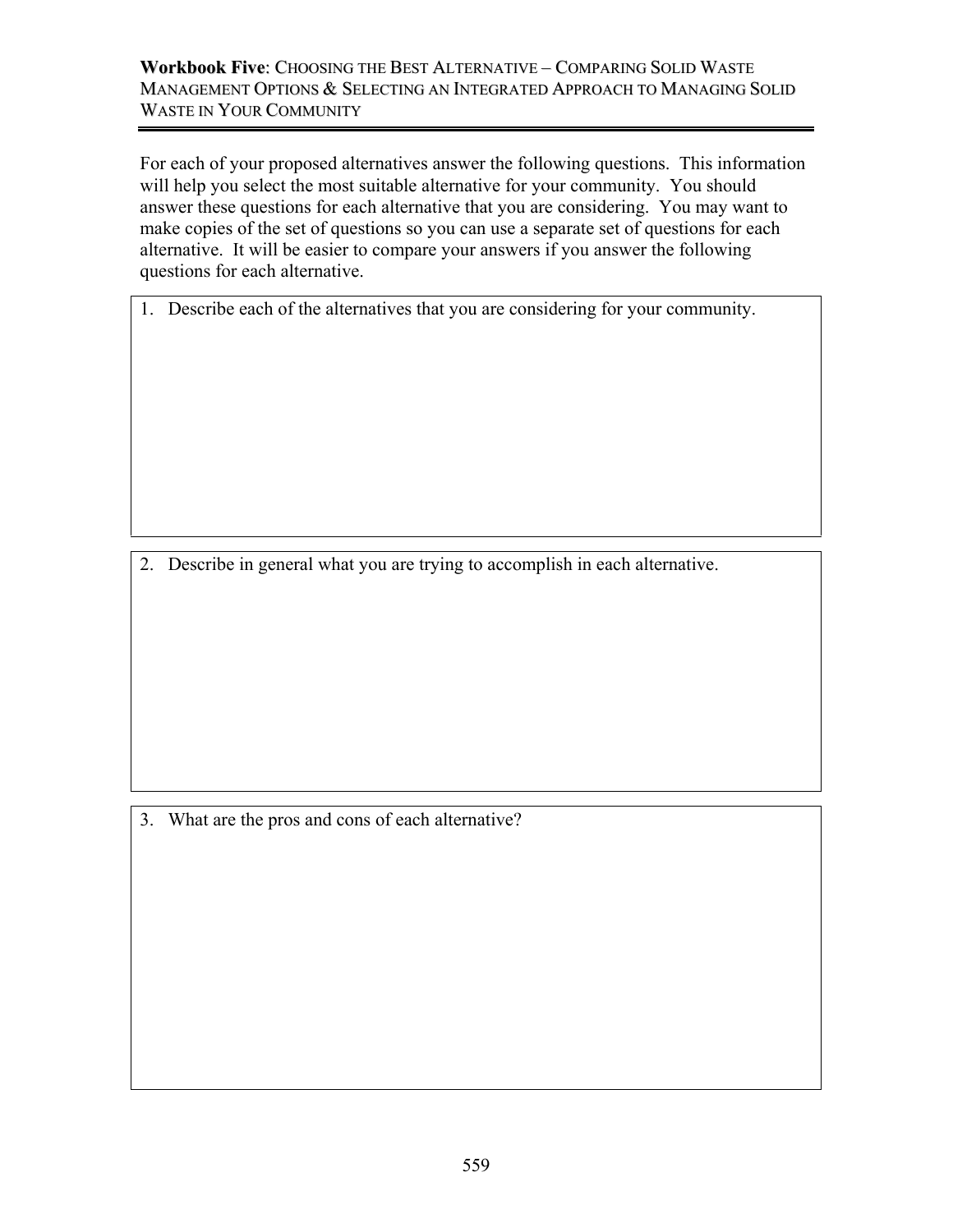4. Explain any difficulties your community might have in implementing each alternative.

5. Identify what is the best thing about each alternative.

6. Explain why each alternative is a good approach to managing solid waste in your community.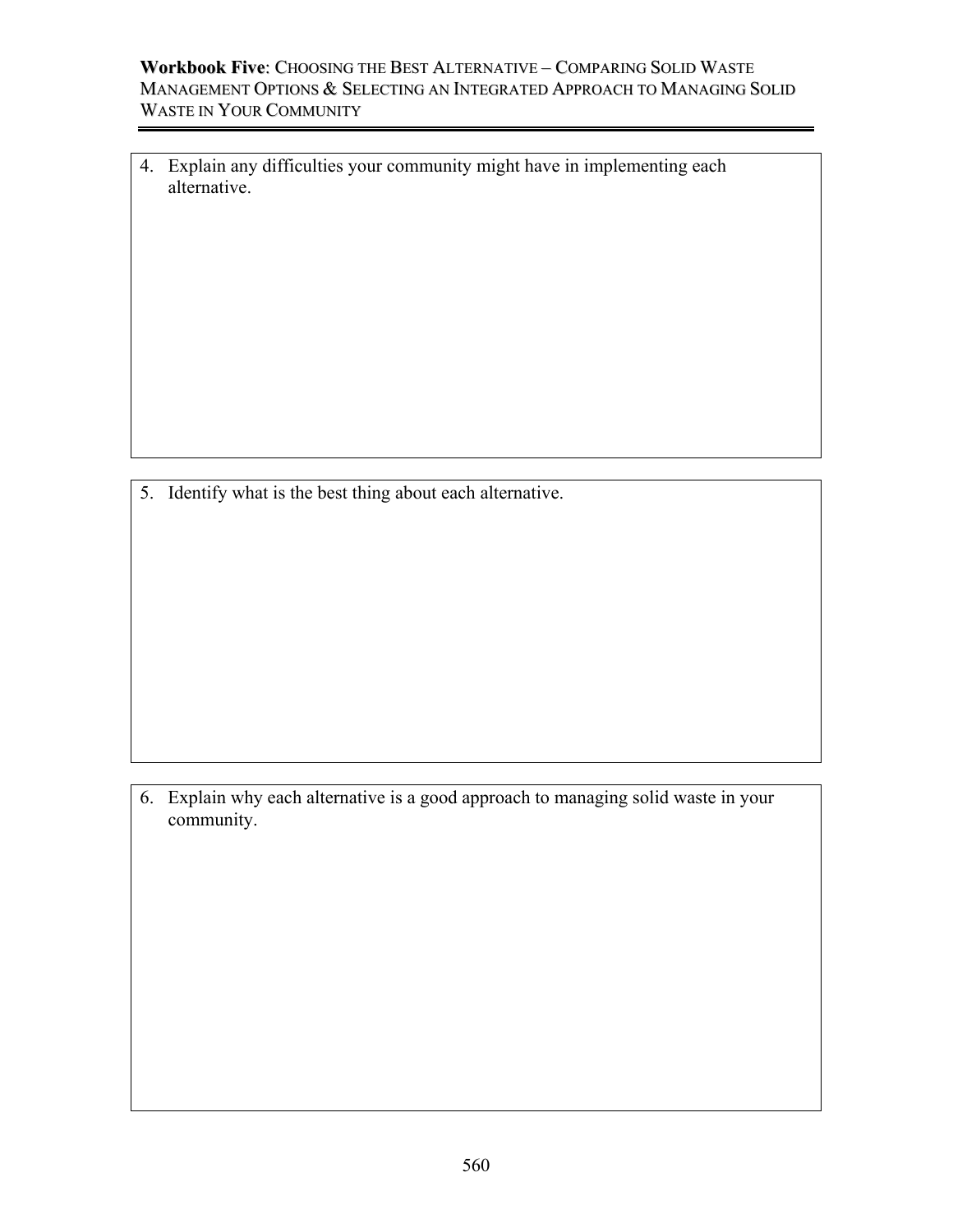#### **WORKSHEET Set 3:**

### *SELECTING YOUR INTEGRATED APPROACH TO MANAGING SOLID WASTE IN YOUR COMMUNITY*

**If you have reached this worksheet, you are now ready to select your preferred alternative for your integrated waste management plan. When making your decision you should select the alternative that best meets your community's goals and objectives and is most feasible for your community to implement. Now that you have finished comparing collection systems, landfill options and other waste management methods, your solid waste planning work group needs to describe the alternative they have selected and why. This information should be made available to community members so that they understand why a particular alternative was chosen and how it will be implemented.** 

| 1. Is there one approach that meets all of your budget, community's goals and<br>objectives, and is technically and operationally feasible for your community?                                                                                                                                                                                                                                                                                                                                                                                             |
|------------------------------------------------------------------------------------------------------------------------------------------------------------------------------------------------------------------------------------------------------------------------------------------------------------------------------------------------------------------------------------------------------------------------------------------------------------------------------------------------------------------------------------------------------------|
| Yes<br>a. If yes, which one?<br>b. Do the "pros" of this alternative outweigh the "cons"?<br>Yes<br>N <sub>o</sub><br>Typically, you would not<br>want to select an alternative that has more things that aren't good<br>about it ("cons"), than one that has more good things about it ("pros").<br>c. Is this the best alternative to include in your integrated waste management<br>plan and program?<br>Yes<br>N <sub>0</sub><br>If no, explain and summarize the alternative that you think is more<br>feasible, and will more likely select instead. |
| d. If no, can any of your alternatives be modified to meet your community's<br>budget and needs?<br>Yes                                                                                                                                                                                                                                                                                                                                                                                                                                                    |
| If yes, what might be changed about each alternative so that they better<br>meet your community's needs and situation?                                                                                                                                                                                                                                                                                                                                                                                                                                     |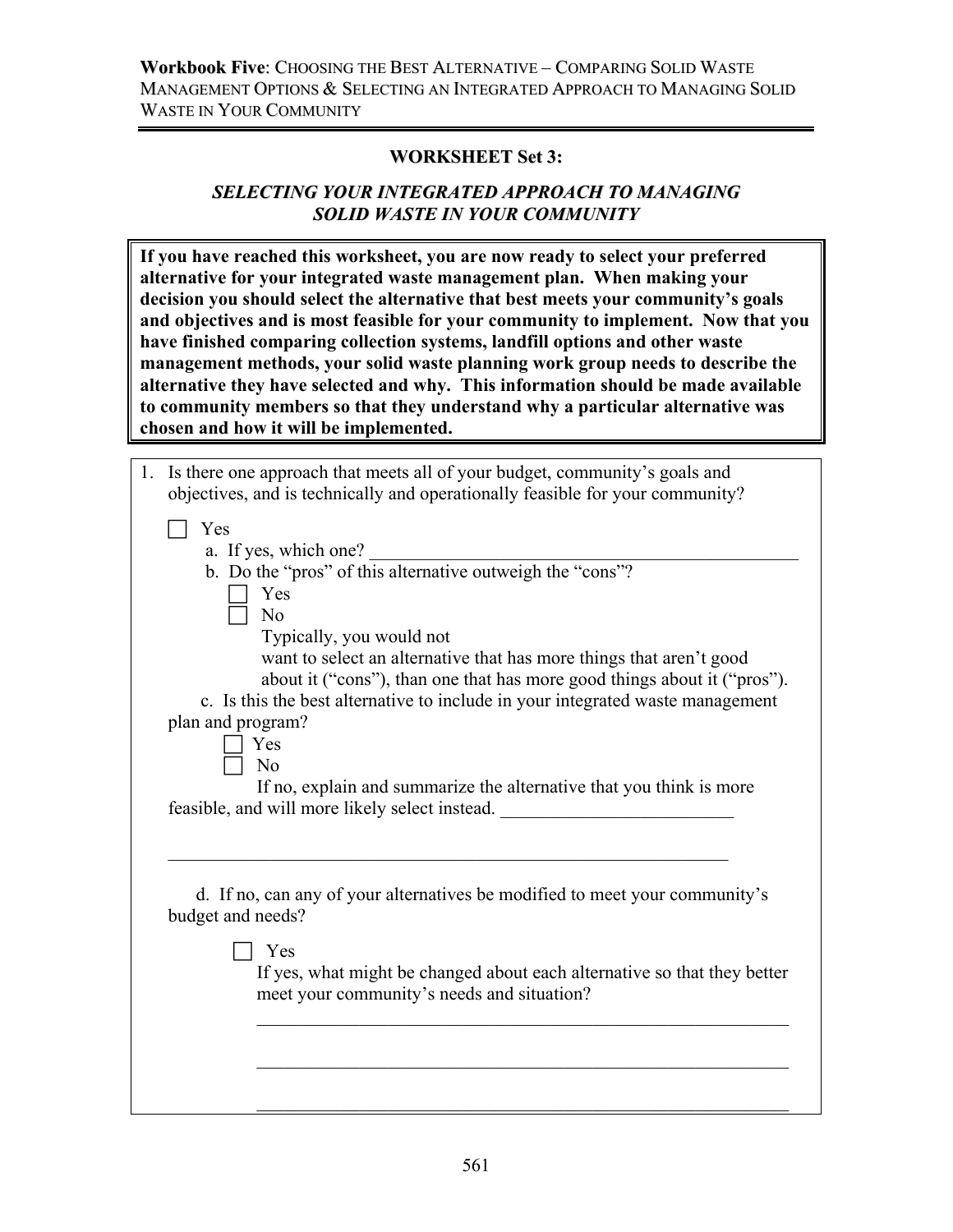| 2. Is there community support for your proposed alternatives?                                                                                                                                                                                   |
|-------------------------------------------------------------------------------------------------------------------------------------------------------------------------------------------------------------------------------------------------|
| Yes<br>a. If yes, which alternative is most supported by your community and why is it<br>most supported?                                                                                                                                        |
| b. Which alternative is least supported and why?                                                                                                                                                                                                |
|                                                                                                                                                                                                                                                 |
|                                                                                                                                                                                                                                                 |
| 3. Are there any possible alternatives that community members want to have considered<br>that your solid waste work group did not consider?<br>Yes                                                                                              |
| a. If yes, what are they?                                                                                                                                                                                                                       |
| (If community members have suggested alternatives that you have not all<br>ready considered, you may want to go back and complete an evaluation<br>form for any of these alternatives to determine if they are feasible for your<br>community). |
| N <sub>0</sub>                                                                                                                                                                                                                                  |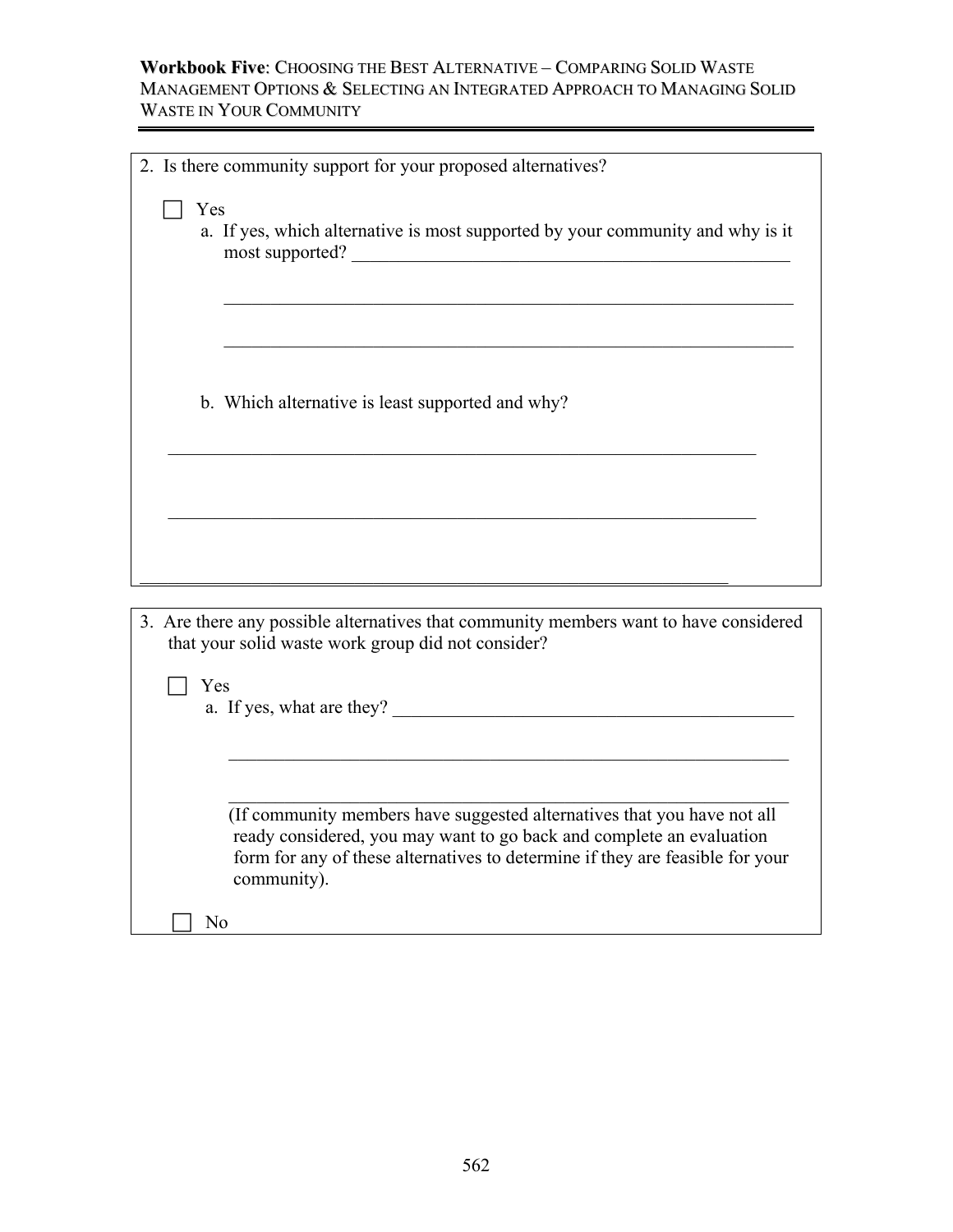4. After comparing your alternatives, explain the alternative you chose. Describe your preferred alternative in detail. Be sure it reflects any ideas suggested by community members that will be incorporated into your integrated waste management plan. Cover each of the following topics, following the outline on this form.

# *COMMUNITY COLLECTION SYSTEM*

Describe the collection system being planned for our community.

- 1. Containers (type):
	- a. Individual households:
	- b. Businesses:
	- c. Community containers:
- 2. Sorting and Separation:
	- a. What type of waste will be sorted?
	- b. Who will do the sorting?
	- c. Where will the waste be sorted?
- 3. Waste Pick-up and Hauling: a. Who will do the hauling?
	- b. What equipment will be used or purchased to haul waste?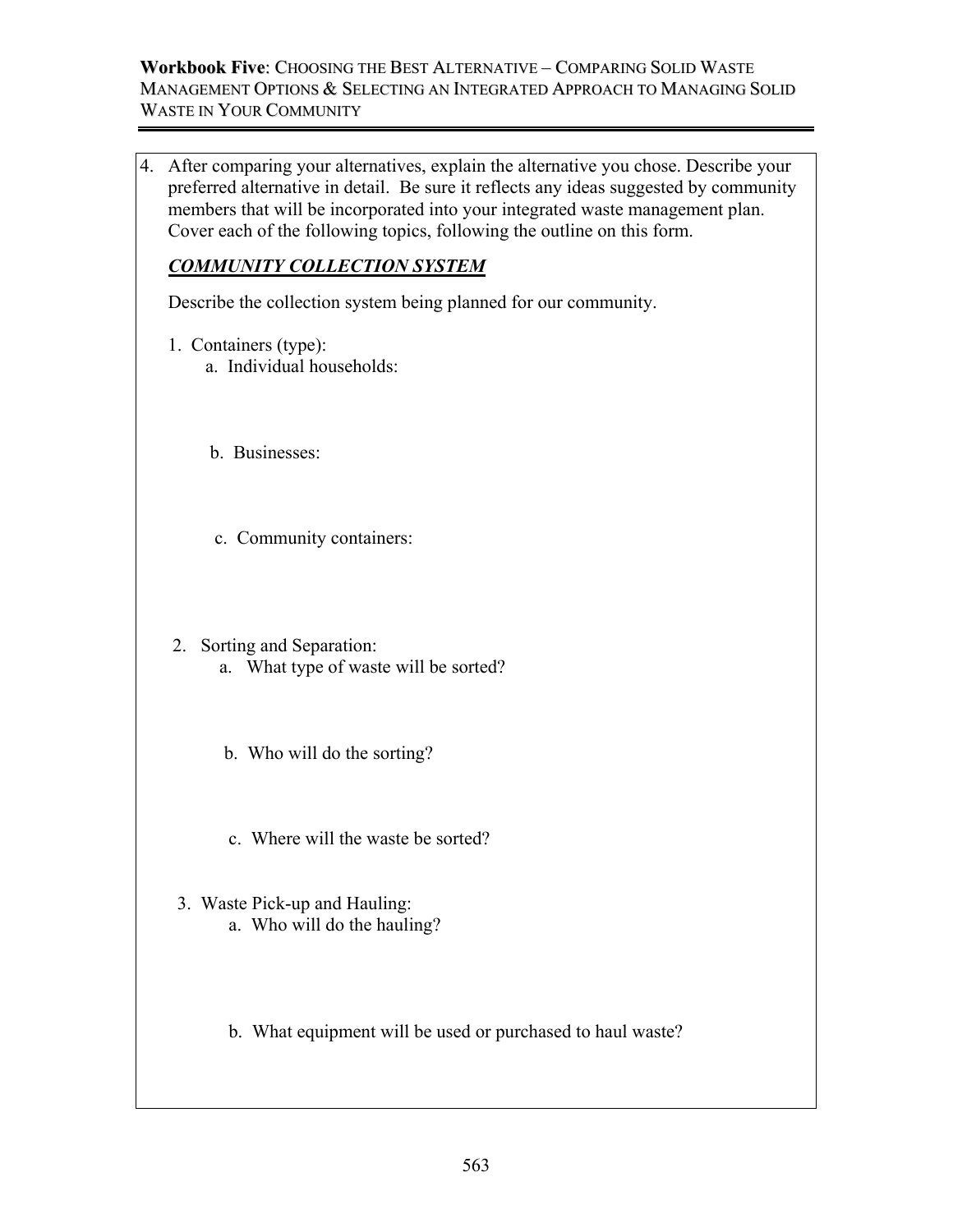- c. What type of waste will be picked up and hauled?
- d. Will there be a fee charged for picking up waste from individual homes and businesses and how much will be the fee?
- 4. Describe any central collection sites you will have in your community and identify what type of waste may be disposed of at these sites.

 5. Describe any waste storage facilities you will have in your community, including the type and location of the storage facilities.

# *DISPOSAL METHODS (Source Reduction, Recycling & Composting)*

<sup>8→</sup> *No matter which waste management methods you choose, it would be a good idea for your community to start recycling, reducing, reusing, or composting at least some of the waste generated in your community*.

 $\mathcal{L}_\text{max} = \frac{1}{2} \sum_{i=1}^{n} \frac{1}{2} \sum_{i=1}^{n} \frac{1}{2} \sum_{i=1}^{n} \frac{1}{2} \sum_{i=1}^{n} \frac{1}{2} \sum_{i=1}^{n} \frac{1}{2} \sum_{i=1}^{n} \frac{1}{2} \sum_{i=1}^{n} \frac{1}{2} \sum_{i=1}^{n} \frac{1}{2} \sum_{i=1}^{n} \frac{1}{2} \sum_{i=1}^{n} \frac{1}{2} \sum_{i=1}^{n} \frac{1}{2} \sum_{i=1}^{n} \frac{1$ 

 $\mathcal{L}_\text{max} = \frac{1}{2} \sum_{i=1}^{n} \frac{1}{2} \sum_{i=1}^{n} \frac{1}{2} \sum_{i=1}^{n} \frac{1}{2} \sum_{i=1}^{n} \frac{1}{2} \sum_{i=1}^{n} \frac{1}{2} \sum_{i=1}^{n} \frac{1}{2} \sum_{i=1}^{n} \frac{1}{2} \sum_{i=1}^{n} \frac{1}{2} \sum_{i=1}^{n} \frac{1}{2} \sum_{i=1}^{n} \frac{1}{2} \sum_{i=1}^{n} \frac{1}{2} \sum_{i=1}^{n} \frac{1$ 

 List the disposal methods that you will use in your community. For each method to used, describe the following:

# 1. Method of Disposal: \_\_\_\_\_\_\_\_\_\_\_\_\_\_\_\_\_\_\_\_\_\_\_\_\_\_\_\_\_\_\_\_\_\_\_\_

a. How will it be implemented?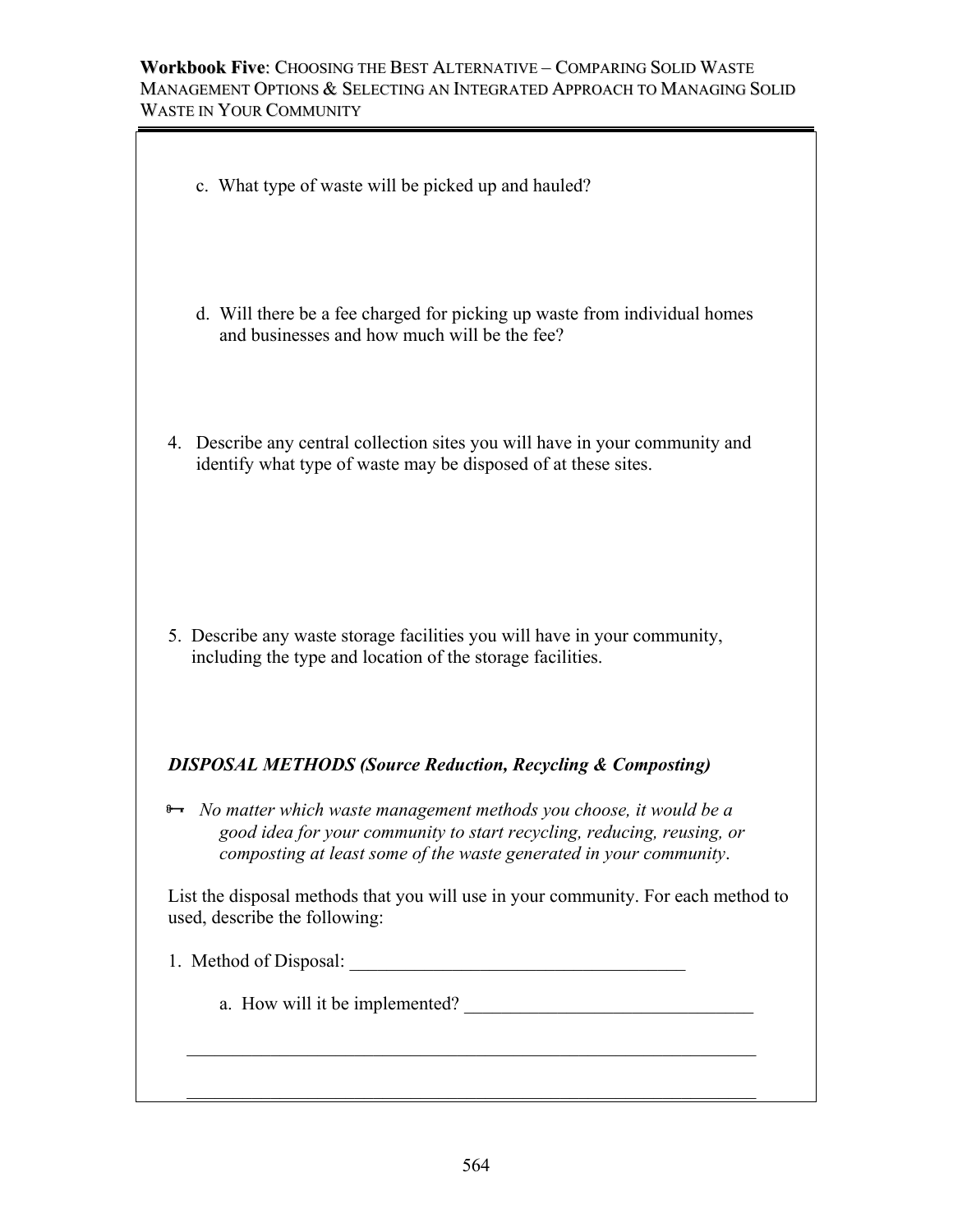| <b>LANDFILLING and WASTE COMBUSTION</b><br>Describe each disposal method that you will be using in your community: | c. Who will be responsible for implementing and maintaining the disposal method?<br>d. How will community members be encouraged to use the disposal method? |                                                                                                                                                                                                                                                                                                                                                                                         |
|--------------------------------------------------------------------------------------------------------------------|-------------------------------------------------------------------------------------------------------------------------------------------------------------|-----------------------------------------------------------------------------------------------------------------------------------------------------------------------------------------------------------------------------------------------------------------------------------------------------------------------------------------------------------------------------------------|
|                                                                                                                    |                                                                                                                                                             |                                                                                                                                                                                                                                                                                                                                                                                         |
|                                                                                                                    |                                                                                                                                                             |                                                                                                                                                                                                                                                                                                                                                                                         |
|                                                                                                                    |                                                                                                                                                             |                                                                                                                                                                                                                                                                                                                                                                                         |
|                                                                                                                    |                                                                                                                                                             |                                                                                                                                                                                                                                                                                                                                                                                         |
|                                                                                                                    |                                                                                                                                                             |                                                                                                                                                                                                                                                                                                                                                                                         |
|                                                                                                                    |                                                                                                                                                             |                                                                                                                                                                                                                                                                                                                                                                                         |
| incinerator or burn box?                                                                                           |                                                                                                                                                             |                                                                                                                                                                                                                                                                                                                                                                                         |
|                                                                                                                    |                                                                                                                                                             | a. Landfilling (include any plans to close your existing open dump if that is an<br>activity that will be part of your integrated waste management plan).<br>b. Waste combustion (describe by type – controlled burning at landfill, burn<br>box, commercial incinerator, or individual burn barrels).<br>c. Who will be responsible for operating and maintaining your landfill and/or |